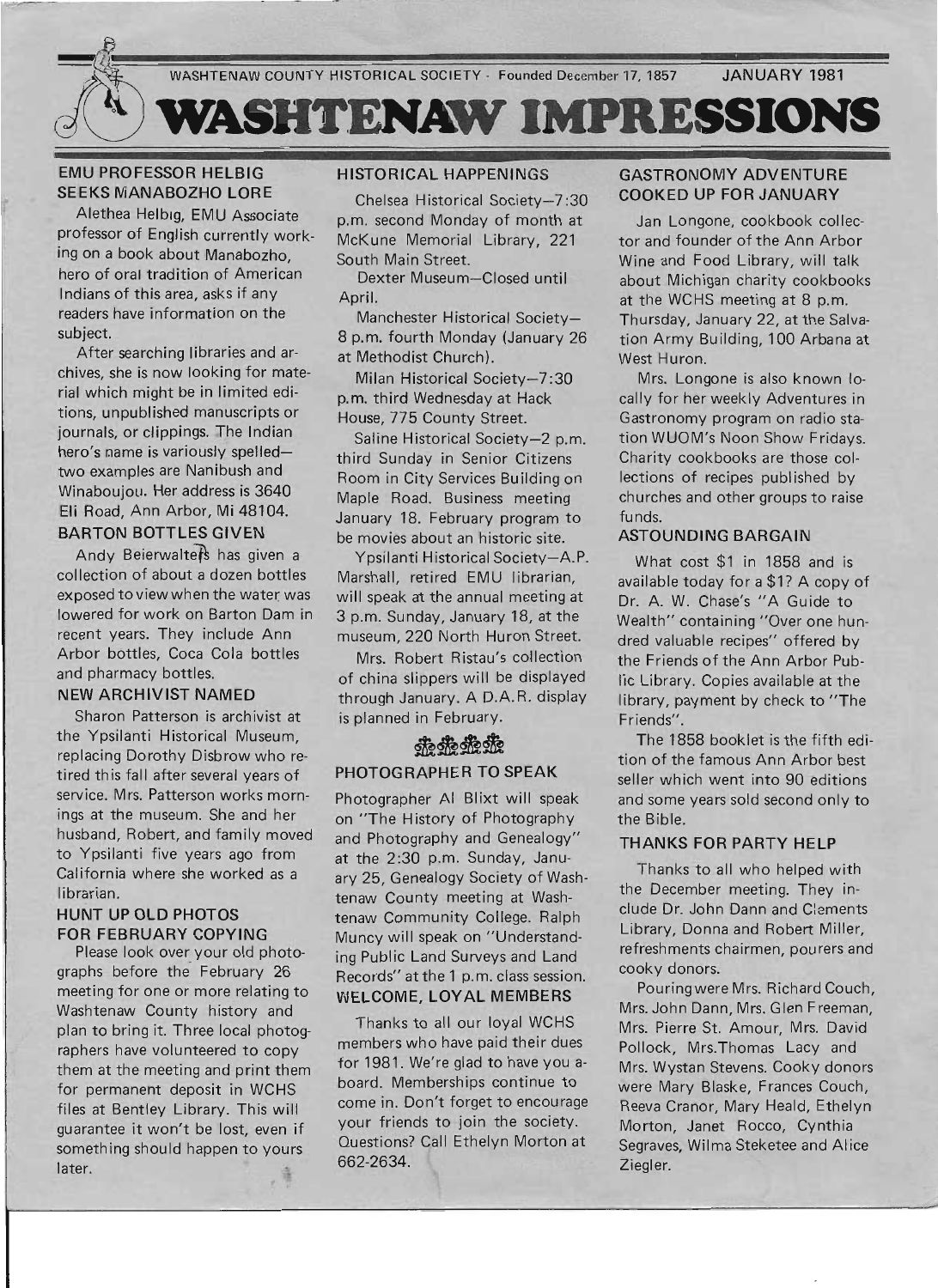### <sup>A</sup>**JAZZ MAN BY ANY OTHER NAME .....**

ties as he took his audience on a nos-<br>
"Louis Armstrong recorded 'Star-<br>
code-includes all of both takes

ord labels. The Okeh record people never them were "The Stars and Stripes"

Detroit." He had recently talked from Okeh.<br>
He projected record labels on Goodman one day about a record-

music in this country and a lot of didn't put Parrish in there. English two copies. I listened to them and people feel that it's still some- people, person for person, appreci- they were different. That's one of pospic rest that it's said series ate jazz more than we do." The reasons in jazz record collec-<br>what disrespectable," he said. ate jazz more than we do." the reasons in jazz record collec-

haps Duke Ellington is THE major give the date it was recorded." Listen to the fourth note and you American composer, not excepting After while the record compa- hear the trombone player miss it a Aaron Copland, Charles Ives, etc." nies opened up information and little bit. Then in the other one, the

record all ought to be correct. it was issued a lot of times, he noted. body recorded it off the air. So here

Who In Jazz Is Lord Calvert? bought the same record. You the takes we heard the "mama" take<br>played one and then the other. One and the "mamories" take dust" memories and visions of big played one and then the other. One and the "memories" take.<br>hand dange of the thirties and for of you said. 'You know, there's A green-label Columbia band dances of the thirties and for-<br>something different about them.' means classic in record company

talgic auditory tour of classic jazz<br>measurings at the Neugraphen MCUS dust' four times that day.'' Schu-<br>measurings at the Neugraphen MCUS dust' four times that day.'' Schu-<br>They later issued the same record. recordings at the November WCHS dust' four times that day." Schu-<br>macher played takes 1 and 4, illus-<br>maching different color label meeting. macher played takes 1 and 4, illus-<br>meeting. The host of U-M radio station strating the different trumpet solos "Fortunately the notes are the WUOM's "Jazz Revisited" program and vocal refrains by Armstrong. same."<br>
Armstrong improvised on both The played segments of several jazz fa-<br>melody and words. The vocal chorus the notes suggest listening to the<br>melody and words. The vocal chorus the takes of "Stardust" carefully vorites, interspersing them with a melody and words. The vocal chorus two takes of "Stardust" carefully version of the contract of one take ends in 'love's refrain. And comment that they could "postgraduate seminar" on all the of one take ends in 'love's refrain, and comment that they could

He did not talk about jazz in distributed all four takes, but they Forever". Michigan "because that would be distributed alternate takes indis- The Time-Life "Giants of Jazz" the world's thinnest book even criminately, he said. A couple of series which is still being advertised though there was some action in years later Columbia bought them has the "mama" take on side 5.

about jazz in Indiana, he noted, He projected record labels on Goodman one day about a record- "but Hoagy Carmichael was born screen, showing a "Stardust" in ing session on July 6, 1937. I saw there and a lot of jazz went on in Spanish and the English issue of there were two different takes is-<br>Pleamington and Indianapolis'' "Stardust" labeled "Foxtrot. Car-Bloomington and Indianapolis." "Stardust" labeled "Foxtrot, Car- sued on the same number. I ran

"Now more people are consider- He pointed out the issue number tions you don't throwaway anying it something very important and and matrix or master recording thing. part of our heritage." numbers. Columbia used a new is-<br>Since this is a big band recording, "Very often when I talk to sue number for the same 1931 Louis it's a little different from the Louis groups, I attempt to prove that. I'm Armstrong recording of "Stardust". Armstrong thing. They don't have going to assume you understand A red label Columbia of World War that major kind of difference. that and talk about historical re- II vintage calls the Louis Armstrong "The song is 'Can't We Be search in jazz. I assume you know recording a "hot jazz classic,original Friends?'. The only way I can dethat jazz is the only native American issue Okeh 41530, matrix number scribe the major difference between art form. There is an increasing 37808, vocal chorus and trumpet them is in the first line, 'I thought I realization in this country that per-<br>solo by Louis Armstrong. They even found the girl of my dreams. . .'

"I'm going to get into something books started to be written on jazz. trombone messes up the second a lot of people consider trivia, but He projected a page from a "discog- note, 'I *thought* . . . .' a group such as this understands that raphy" of jazz listing all the various That night the Goodman orchesdetails of history and of any given issues of "Stardust". It's a very im- tra played this same number again art form are so important that the portant jazz record, consequently on the "Camel Caravan" and some-

bought this 78 rpm record-'Star- get take 2-that was issued just once the same number by the same band dust' by Louis Armstrong and His under Okeh. I can't find one in our the same day. Orchestra, written by Carmichael collection and I don't know if any-<br>Benny Goodman, the major clariand Parrish. Let's say a neighbor body's ever heard it. Collectors call netist in the history of jazz, played

things you can learn from jazz rec- mama', the other in 'memories'." scarcely be more different if one of

"Jazz used to be a 'backroom' michael". "I wonder why they back to our collection-we only had

"Let's say it's 1932 and you "It shows takes 1, 2 and 4. For- again, there are three versions of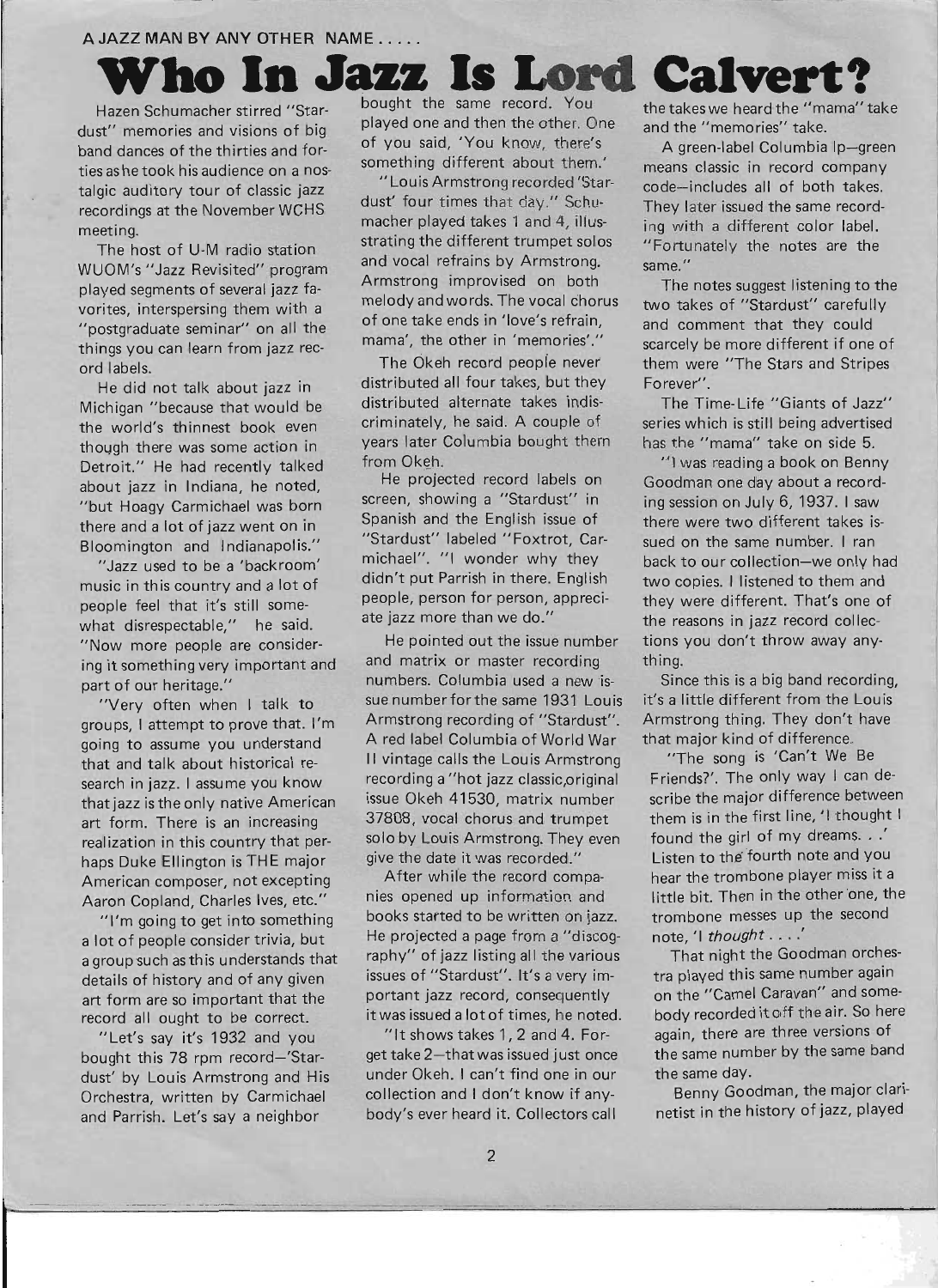this tune differently every time. In the first, he started out very low, next in the middle register and very differently, and last, higher. That's part of jazz-improvisation to play it differently every time.

Next, Schumacher played the opening segment of "A String of Pearls" by Glenn Miller and his orchestra. There were issues and reissues of this, originally on the Bluebird label, then His Master's Voice (British Victor), Victor, and so on.

" 'String of Pearls' might remind you of going to a dance. When I listen to this, I listen for Bobby Hackett's trumpet solo. A New Yorker article a few years ago called this 15-second solo one of the finest trumpet solos in the history of jazz.

He showed a 1940's Keynote label, pointing out the issue number and "8" for B side. "That tips off the distributor that that's not the side that's going to sell, the 'A' side is supposed to sell. There are many exceptions. "

When they issued Artie Shaw's recording of "Indian Love Call", they made that the "A" side. The record sold over a million copies but it was because "Begin The Beguine" was on the other side.

Jazz labels usually told when they were recorded and where, title, performer, sometimes the arranger. He played a 1946 recording, "Airiness a la Nat". "You say that is really a

<sup>6</sup> ~good piana player. You look at the players-Willie Smith, then with Harry James, Jackie Mills on drums, and who's this-Lord Calvert? That was a whiskey of the day. The title however gives it away-Nat. Nat King Cole was under contract to Capital. He sat in but couldn't use his own name. That happened a lot on the jazz recordings of the day.

"'Round About Midnight', 1946, has the wrong number, '103 a' instead of '105 a'. 'Gabriel' on trumpet was really Dizzy Gillespie. 'Shoeless John Jackson' on clarinet was really Benny Goodman. (Shoeless Joe Jackson was a figure in the 1919 White Sox baseball scandal.) Goodman was under contract to Columbia at the time.

"Louis Armstrong recorded with his wife of that time, Lil, with a group called 'Lil's Hotshots'. He recorded a couple of numbers on another label when he was under contract to Okeh. Someone at Okeh called Armstrong in and said, 'I want you to listen to this record. Louis, do you know who that trumpeter is?' "

Armstrong said, "No, I don't, and I won't do it again."

On a November, 1940, recording of "Pretty Doll" by Eddie Condon and His Band, pianist "Maurice" was really Fats Waller who had been working with these guys. Waller had a son Maurice who wrote a book about his dad. Fats was under contract to Victor.

Three years later the tune was recorded with changed lyrics, entitled, "Ugly Chile", by George Brunies Jazz Band.

A June, 1928, recording of "Shirt Tail Stomp" misspells Goodman's first name as "Bennie". "That's what happens before you get famous. It's an old Brunswick record. Some musicians including Goodman and Glenn Miller were clowning around in the recording studio ad libbing to "St. Louis Blues". Goodman was imitating the way Ted Lewis played. They decided to record it. There are jazz critics who go into rhapsodies about this record and point it out as one of the great jazz records of all time. Goodman had to tell them later it was a put on.

Literature on jazz was first written by Europeans. Only in the last couple of years have there been any major American works. One of the first discographies was published in France in 1948 by Charles Delaunay. Another major discographer is Brian Rust who worked for the BBC for years. Some of the discographies come out with dazzling detail, he

noted.

In Denmark, Jorgen Jepsen did an 11 volume, all paper-back "Jazz Records-1942-Sixties" .

As to the earliest jazz record, Schumacher said, "You have to go with 1917. Things recorded before that time were really pre-jazz and ragtime. They've gone through most of the old cylinders now and most of the earlier stuff is known."

He played a March 1931 recording of "Clarinet Marmalade" by Fletcher Henderson and His Orchestra. (Henderson played in Ann Arbor for J- Hops a number of times.)

That same day Henderson recorded a tune called "Hot and Anxious". Down below it says "12 bars, 'In The Mood'. The Glenn Miller tune was ripped off that day."

"From the literature, one can learn that Glenn Miller and His Orchestra played for one week at Eastwood Gardens, Detroit, July 31, 1942, and that they did a Chesterfield radio show, 7:15-7:30 p.m. on CBS. The Miller band only lasted another couple of months before he went into service. That's the kind of detail available."

In the mid-sixties, the U-M had its first jazz band. Realizing you could not hear that kind of music on radio, Schumacher suggested WUOM do a show. The manager, a closet jazz buff, agreed and asked Schumacher to do it.

WUOM had an unused collection of jazz records given by Phil Diamond, formerly of Liberty Music Shop. Additional records poured in until WUOM now has 9,000 78's and 5,000 Ip's of early jazz, one of the best collections in the country.

#### **BUILDERS SHOW**

The Builders Show is March 13-15 and we will have the auction again. So please dig into your attics for items for the auction. Pick-up details will be announced later.